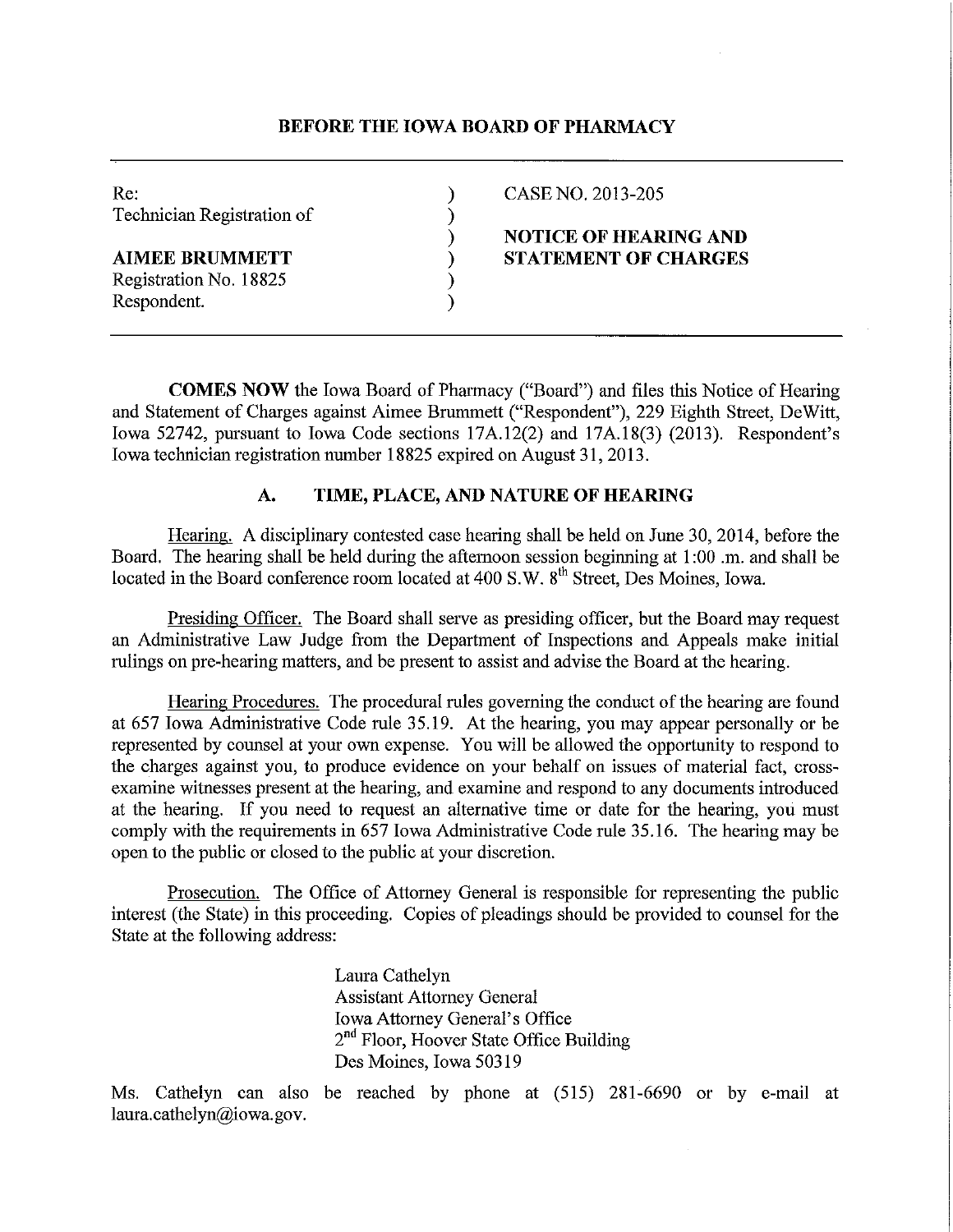Communications. You may contact the Board office at (515) 281-5944 with questions regarding this notice and other matters relating to these disciplinary proceedings. You may not contact individual Board members in any manner, including by phone, letter, or e-mail, regarding this Notice of Hearing and Statement of Charges. Board members may only receive information about the case when all parties have notice and the opportunity to participate, such as at the hearing or in pleadings you file with the Board office and serve upon all parties in the case.

### **B. LEGAL AUTHORITY AND JURISDICTION**

Jurisdiction. The Board has jurisdiction in this matter pursuant to Iowa Code chapters 147, 155A, and 272C (2013).

Legal Authority. If any of the allegations against you are founded, the Board has authority to take disciplinary action against you under Iowa Code chapters 147, 155A, and 272C and under 657 Iowa Administrative Code chapter 36.

Default. If you fail to appear at the hearing, the Board may enter a default decision or proceed with the hearing and render a decision in your absence, in accordance with Iowa Code section 17A.12(3) and 657 Iowa Administrative Code rule 35.21.

### **C. CHARGES**

# **Count I UNLAWFUL POSSESSION AND DISTRIBUTION OF PRESCRIPTION DRUGS**

Respondent is charged with unlawful possession and distribution of prescription drugs, including controlled substances, for other than lawful purposes, in violation of Iowa Code sections 124.401 and 155A.21(1), pursuant to Iowa Code section 155A.6A(5) and 657 Iowa Administrative Code rules  $3.30(1)$ ,  $36.1(4)(h)$ , and  $36.1(4)(i)$ .

## **Count II ENGAGING IN UNETHICAL BEHAVIOR-THEFT**

Respondent is charged with engaging in unethical behavior—theft—in violation of 657 Iowa Administrative Code rule 3.28(4), pursuant to Iowa Code section 155A.6A(5) and 657 Iowa Administrative Code rules  $3.30(1)$ ,  $36.1(4)(c)$ , and  $36.1(4)(u)$ .

## **Count III WORKING WITHOUT CURRENT PHARMACY TECHNICIAN REGISTRATION**

Respondent is charged with assisting a pharmacist with technical functions without a current pharmacy technician registration in violation of 657 Iowa Administrative Code rule 3.3, pursuant to Iowa Code section 155A.6A(5), and 657 Iowa Administrative Code rules 3.30(1) and  $36.1(4)(v)$ .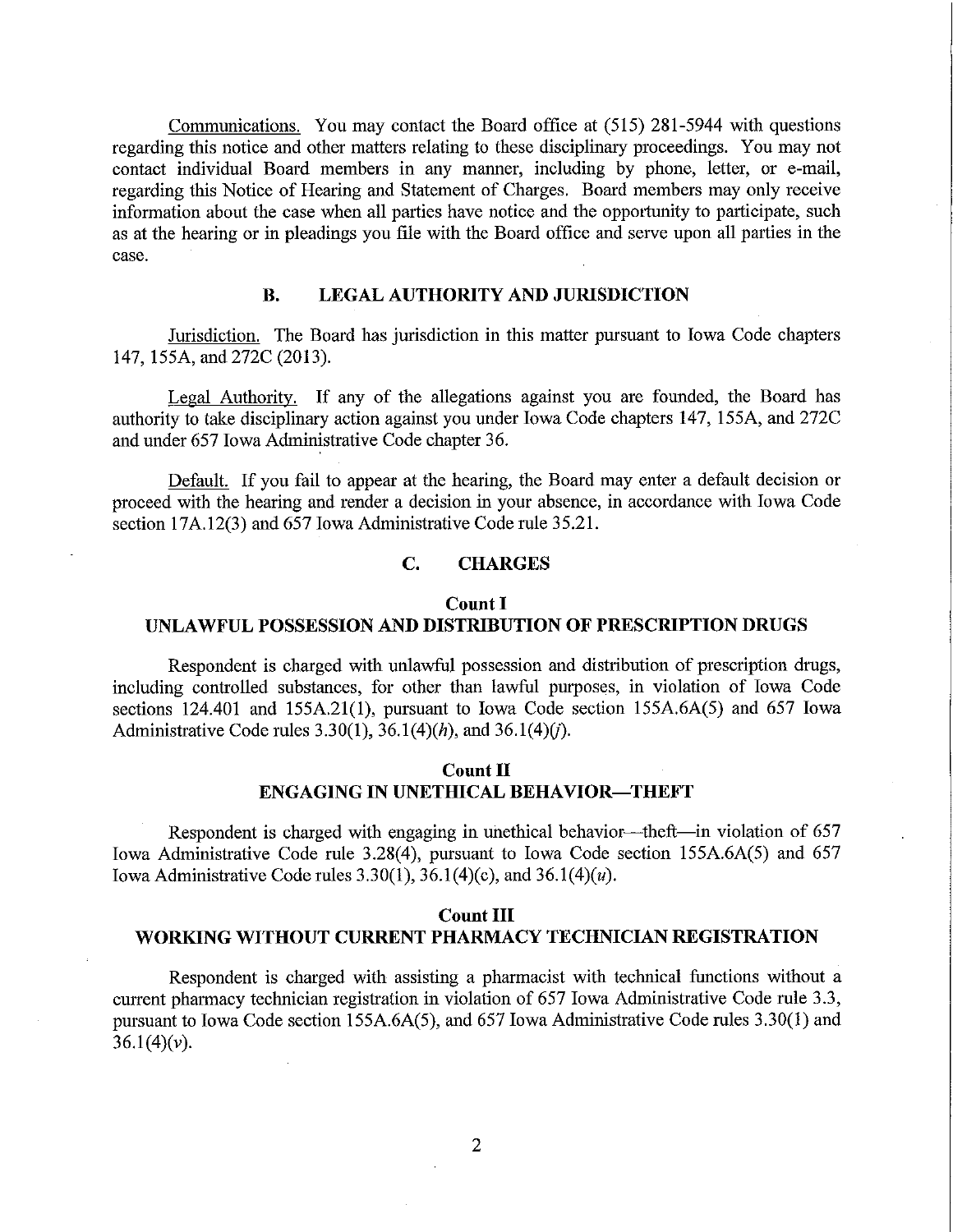### **D. FACTUAL CIRCUMSTANCES**

1. Respondent holds Iowa technician registration number 18825, which expired on August 31, 2013.

2. In October, 2013, Respondent was seen on surveillance video diverting hydrocodone/APAP on five occasions from the pharmacy where Respondent was employed.

3. On November 6, 2013, Respondent admitted to diverting tramadol and hydrocodone tablets on several occasions over a period of months and was terminated from employment.

4. On November 6, 2013, Respondent also admitted to purchasing hydrocodone from a friend as well as sharing the hydrocodone she diverted from the pharmacy with a friend.

5. On March 4, 2014, Respondent was charged criminally with five counts of prohibited acts (theft), each a class C felony, one count of prohibited acts ( delivery), a class C felony, and one count of unlawful possession of a prescription drug, a serious misdemeanor.

# **E. SETTLEMENT**

This matter may be resolved by settlement agreement. The procedural rules governing the Board's settlement process are found at 657 Iowa Administrative Code rule 36.6. If you are interested in pursuing settlement in this matter, please contact Assistant Attorney General Laura Cathelyn at (515) 281-6690.

**F.** FINDING OF PROBABLE CAUSE<br>day of *April*, 2014, the Iowa Bo On this  $30^{-1}$  day of  $42$  , 2014, the Iowa Board of Pharmacy found probable cause to file this Notice of Hearing and Statement of Charges.

 $\overbrace{\cdot}$ 

 $EDWARD MAIER$ , Chairperson Iowa Board of Pharmacy 400 SW Eight Street, Suite E Des Moines, Iowa 50309-4688

cc: Laura Cathelyn Assistant Attorney General Hoover Building, 2"d Floor Des Moines, IA 50319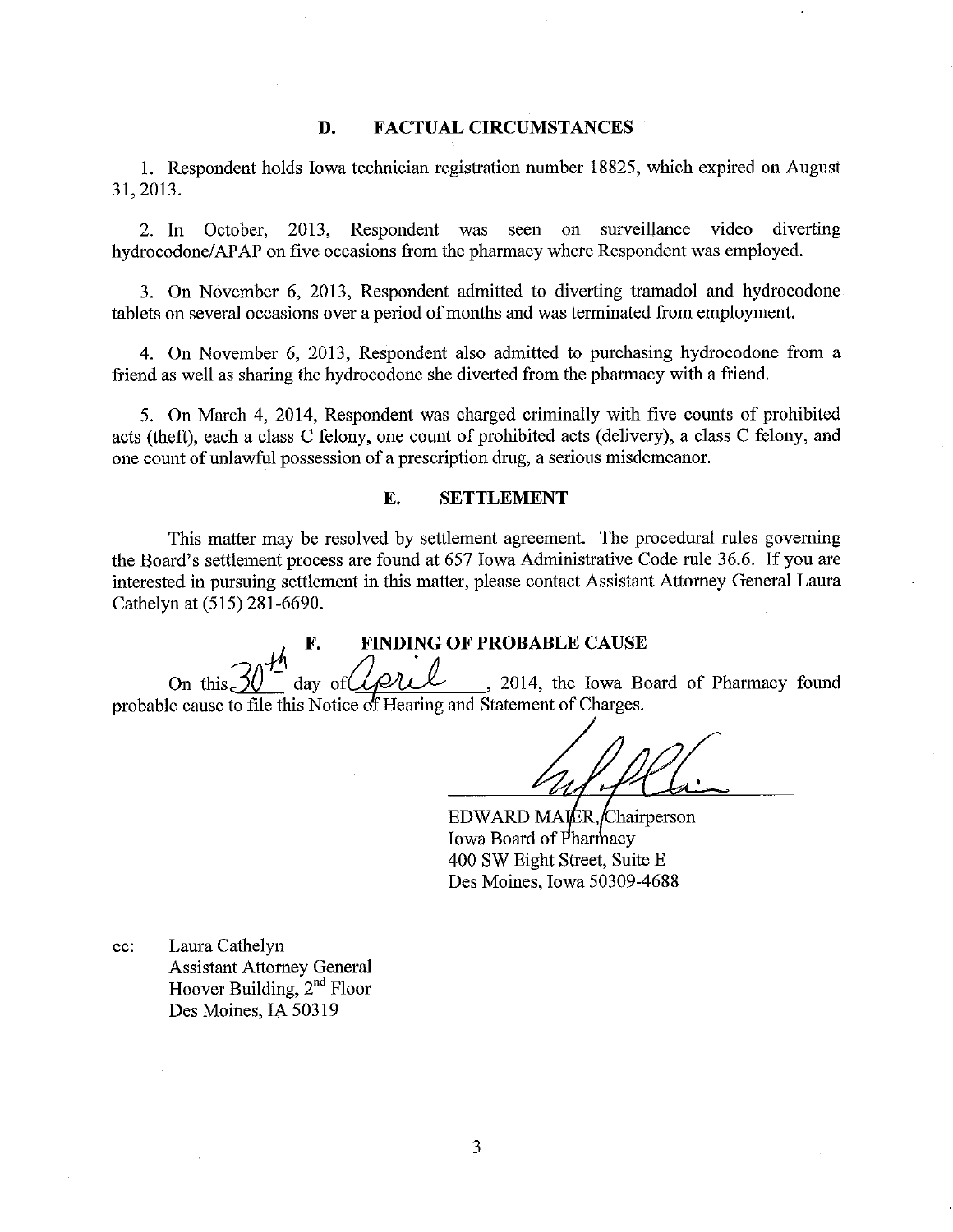### PROOF OF SERVICE

|          | The undersigned certifies that the foregoing instrument was served upon Respondent to the above cause by: |                  |
|----------|-----------------------------------------------------------------------------------------------------------|------------------|
|          | personal service                                                                                          | first class mail |
| $\infty$ | certified mail, return receipt requested                                                                  | facsimile        |
|          | Article Number 9171999991703239255073                                                                     | other            |
|          | on the $\Delta t$ day of May<br>20/1                                                                      |                  |
|          |                                                                                                           |                  |

I declare that the statements above are true to the best of my information, knowledge and belief.

Debbie *0,l~S-* S. Jorgensor} *Q,04«=*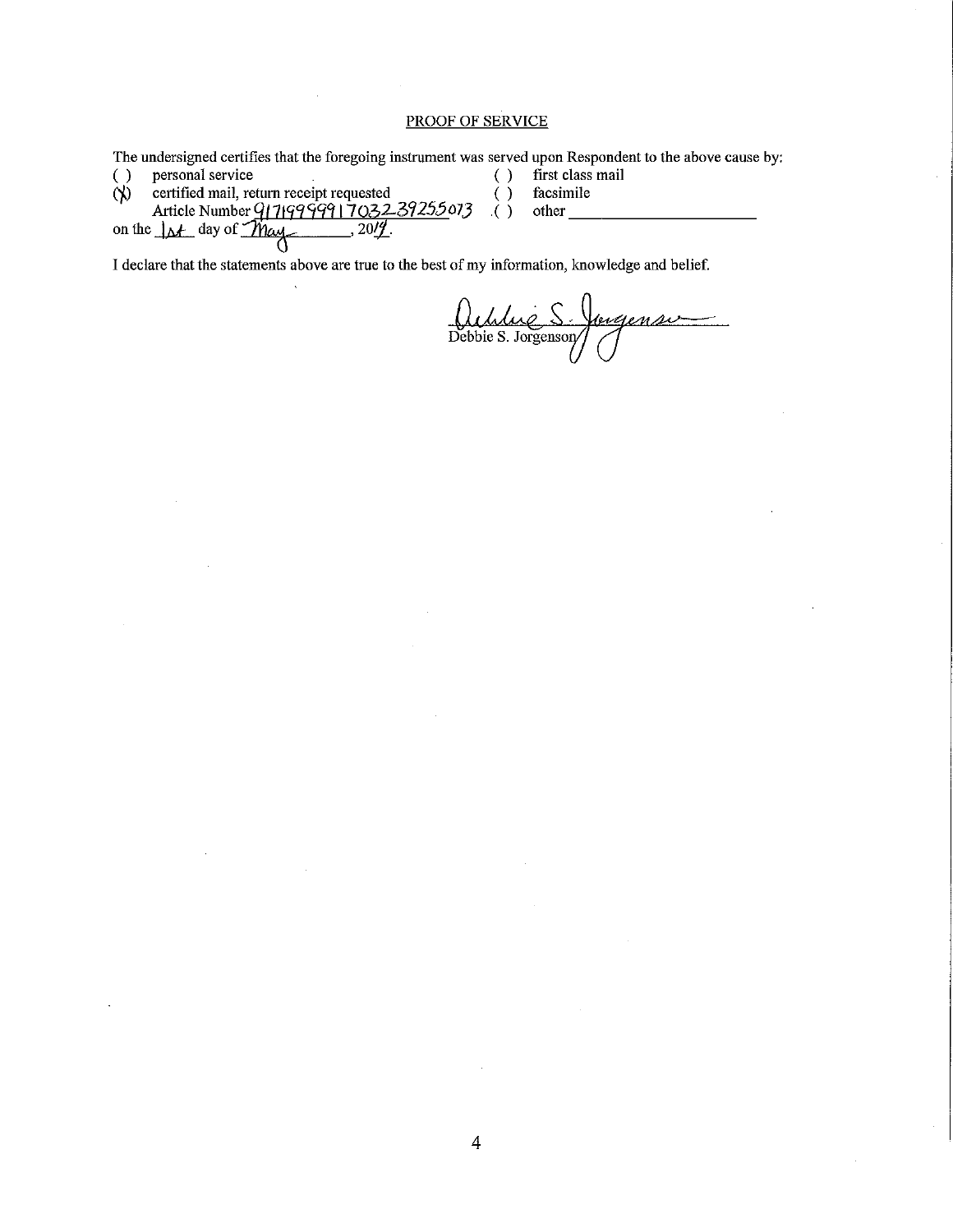### BEFORE THE IOWA BOARD OF PHARMACY

)

)

#### IN THE MATTER OF:

Respondent.

Technician Registration of **AIMEE BRUMMETT**  Registration No. 18825,

) Docket No. 2013-205 ) DIA No. 14PHB022

) **FINDINGS OF FACT,**  ) **CONCLUSIONS OF LAW,**  ) **DECISION, AND ORDER** 

## **STATEMENT OF THE CASE**

On April 30, 2014, the Iowa Board of Pharmacy (Board) found probable cause to file a Notice of Hearing and Statement of Charges against Respondent Amber Bauer and a Notice of Hearing and Statement of Charges against Respondent Aimee Brummett. The Statement of Charges against Brummett alleges three counts: 1) unlawful possession and distribution of prescription drugs; 2) engaging in unethical behavior  $-$  theft; and 3) working without current pharmacy technician registration. The Statement of Charges against Bauer alleges two counts.

The hearing was held on June 30, 2014. The following members of the Board presided at the hearing: Edward Maier, Chairperson; James Miller; LaDonna Gratias; Susan Frey; Edward McKenna and Judith Trumpy. Assistant attorney general Laura Cathelyn represented the State. Neither Respondent Bauer nor Respondent Brummett appeared. The hearing was open to the public, pursuant to Iowa Code section 272C.6(1). The hearing was recorded by a certified court reporter. Administrative Law Judge Laura Lockard assisted the Board in conducting the hearing and was instructed to prepare the Board's written decision in accordance with its deliberations.

This Decision and Order relates only to Respondent Brummett; a separate order is issued concurrently with regard to Respondent Bauer.

# **THE RECORD**

The record includes the Notice of Hearing and Statement of Charges against Bauer and the Notice of Hearing and Statement of Charges against Brummett. The record also includes hearing testimony of Jim Wolfe. The State introduced Exhibits 1 through 13, which were admitted as evidence.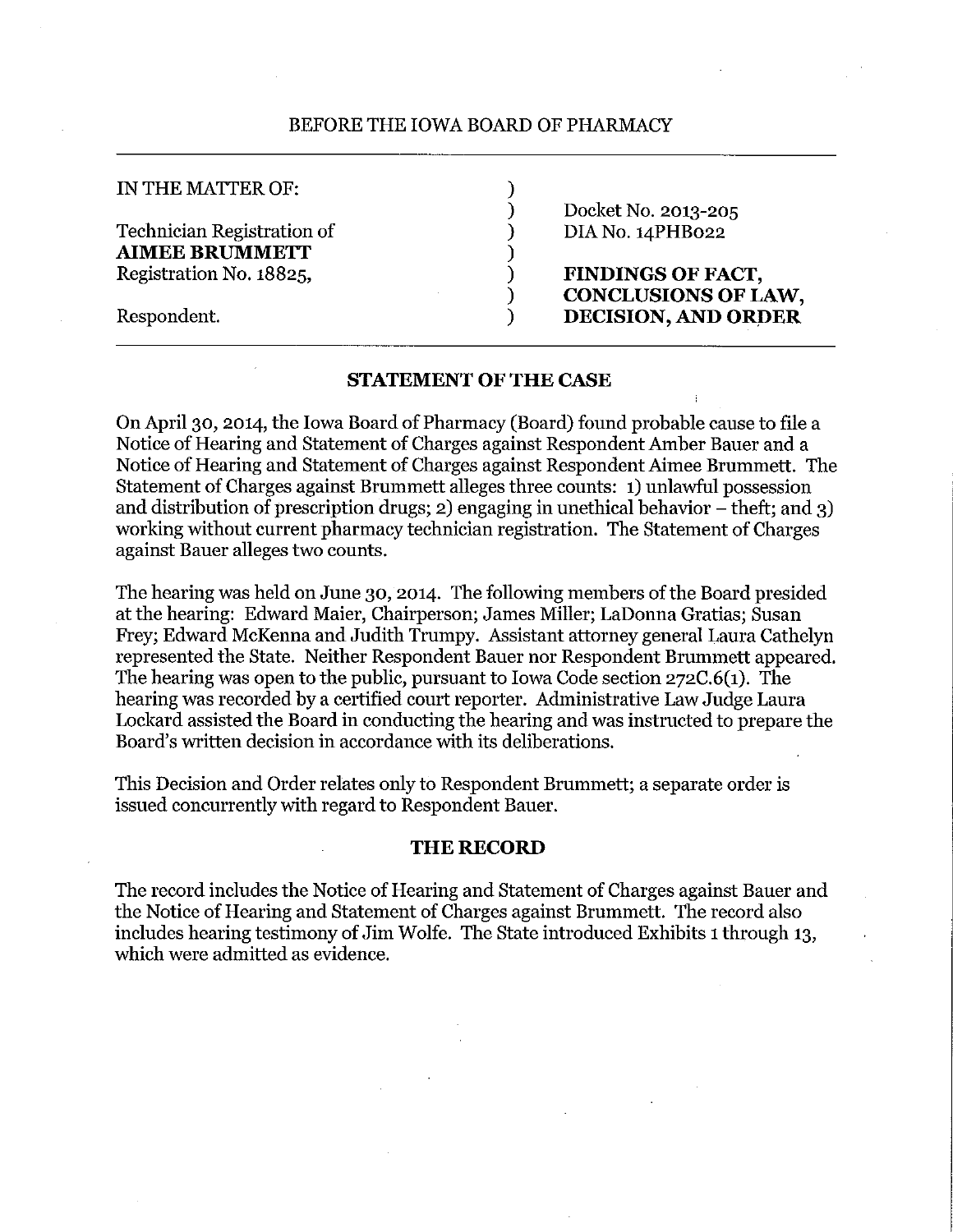DIA No. 14PHB022 Page 2

# **FINDINGS OF FACT**

Respondent Aimee Brummett holds Iowa technician registration number 18825, which expired on August 30, 2013. During the time period at issue in this case, Respondent Brummett was employed at Scott Drug Pharmacy in DeWitt, Iowa.

# *Counts I and II: Unlawful Possession/Distribution and Engaging in Unethical Behavior* - *Theft*

During the latter part of September 2013, Patti Trenkamp and Jennifer Walker, coowners of Scott Drug Pharmacy, became suspicious that a staff member was stealing hydrocodone from the pharmacy. Their suspicions arose when a hydrocodone/ acetaminophen (APAP) 7.5/500 mg tablet was found by a pharmacy staff member on the break room floor on September 26, 2013. (Exh. 6, 7).

In response to the discovery of the hydrocodone tablet in the break room, Trenkamp and Walker took steps to install additional security cameras in the stocking area; the cameras were installed on October 3, 2013. That night, the co-owners did counts on all strengths of hydrocodone tablets in their retail pharmacy location and their long-term care pharmacy location. On October 6, 2013, the co-owners did another physical count ofthe hydrocodone tablets. After comparing the October 3 and October 6 counts and accounting for all of the hydrocodone tablets dispensed during that time period, there were 15 tablets missing from the retail pharmacy. (Exh. 6, 7).

Upon review of surveillance footage, Walker and Trenkamp saw that on October 5, Brummett dumped hydrocodone tablets out of a vial, placed them in a basket, then picked them up and put them in her pocket. On October 6, surveillance footage showed that Brummett repeated the same process. These two incidents accounted for the 15 missing hydrocodone tablets from the retail pharmacy. (Exh. 6).

Discrepancies in the physical counts of hydrocodone/APAP tablets were again discovered on October 25, 27, and 28. Surveillance footage from October 25 showed Brummett taking the hydrocodone/APAP  $10/325$  mg bottle from the pharmacy shelf, putting it into a basket with other medications, then stepping out of surveillance range. A short time later, she placed the bottle back on the shelf. Brummett did not take the bottle into the counting area where technicians count out medication and place it into vials. On October 25, 12 hydrocodone/APAP 10/325 mg tablets were missing from the physical counts. (Exh. 6).

Walker and Trenkamp communicated their findings to the DeWitt Police Department. On November 6, 2013, Brummett gave a written statement to the police department, in which she admitted to "pocket[ing]" hydrocodone and tramadol on various occasions from the pharmacy. Brummett indicated that she would take two or three tramadol off the counter while counting prescriptions or would take two or three tablets out of the basket when putting drugs away. Brummett also indicated that she took five pills that fell on the ground when a basket fell. Brummett asserted that she had a drug problem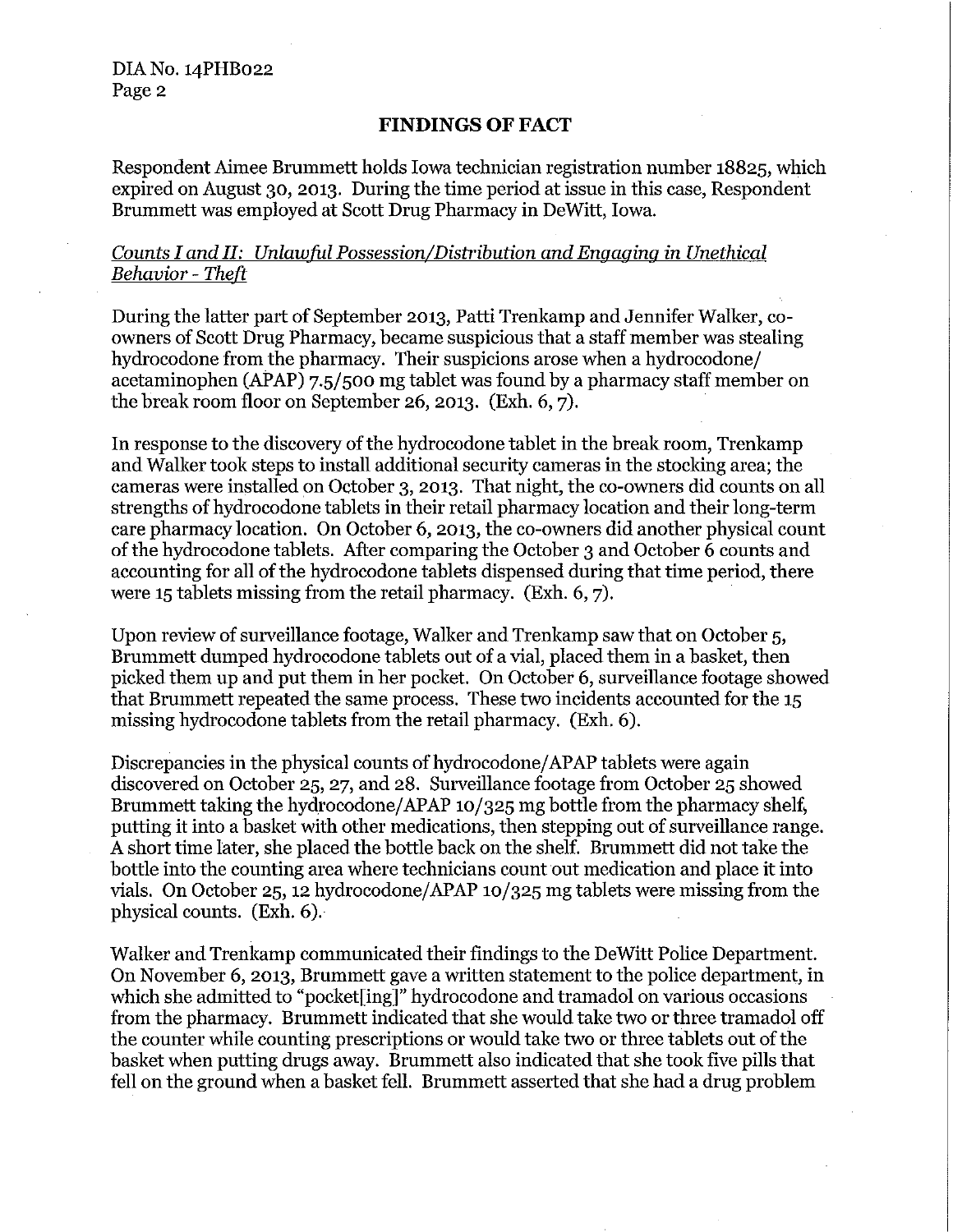DIAN0.14PHB022 Page 3

prior to beginning her employment at Scott Drug Pharmacy. Brummett noted that she shared the drugs she stole with a named boyfriend. (Exh. 8).

Brummett's boyfriend was also interviewed by police on November 6. He admitted that Brummett had shared hydrocodone with him on various occasions. (Exh. 10, p. 27).

Brummett was ultimately arrested and charged with five counts of prohibited acts (theft), one count of prohibited acts (delivery), and one count of unlawful possession of a prescription drug as a result of the incidents at Scott Drug Pharmacy. (Exh. 12).

# *Count III: Working Without Current Registration*

Brummett's technician trainee registration expired on August 30, 2013. According to Trenkamp, Brummett took the technician certification exam prior to her August 30 expiration date, but did not pass. Brummett did pass the technician certification exam on September 4, 2013, but did not apply for a certified technician registration with the Board after passing the exam. (Exh. 13).

# **CONCLUSIONS OF LAW**

# *Count I: Unlawful Possession/Distribution of Prescription Drugs*

Pursuant to Iowa Code section 155A.6A(5), the Board is authorized to deny, suspend, or revoke the registration of, or otherwise discipline, a registered pharmacy technician for any violation of the laws of Iowa, another state, or the United States related to prescription drugs, controlled substances, or any violation of chapter 155A or other specifically enumerated chapters, including Iowa Code chapter 124.

Iowa Code section 124.401 makes it unlawful for any person to deliver, or possess with the intent to manufacture or deliver a controlled substance. Iowa Code section 155A.21 provides that a person found in possession of a drug limited to dispensation by prescription, unless the drug was lawfully dispensed, commits a serious misdemeanor.

The preponderance of the evidence in this case clearly demonstrates that Brummett violated the above-referenced provisions of Iowa Code chapters 155A and 124. Brummett admitted to taking and possessing controlled substances for which she had no prescription, as required. Brummett also admitted to police that she delivered some of the hydrocodone tablets to a boyfriend. *AB* such, the violation alleged in Count I has been established.

# *Count II: Engaging in Unethical Behavior – Theft*

Pursuant to Iowa Code section 155A.6A(5), the Board is authorized to deny, suspend, or revoke the registration of, or otherwise discipline, a registered pharmacy technician for any violation of any rule of the Board. The Board's rules provide that a pharmacy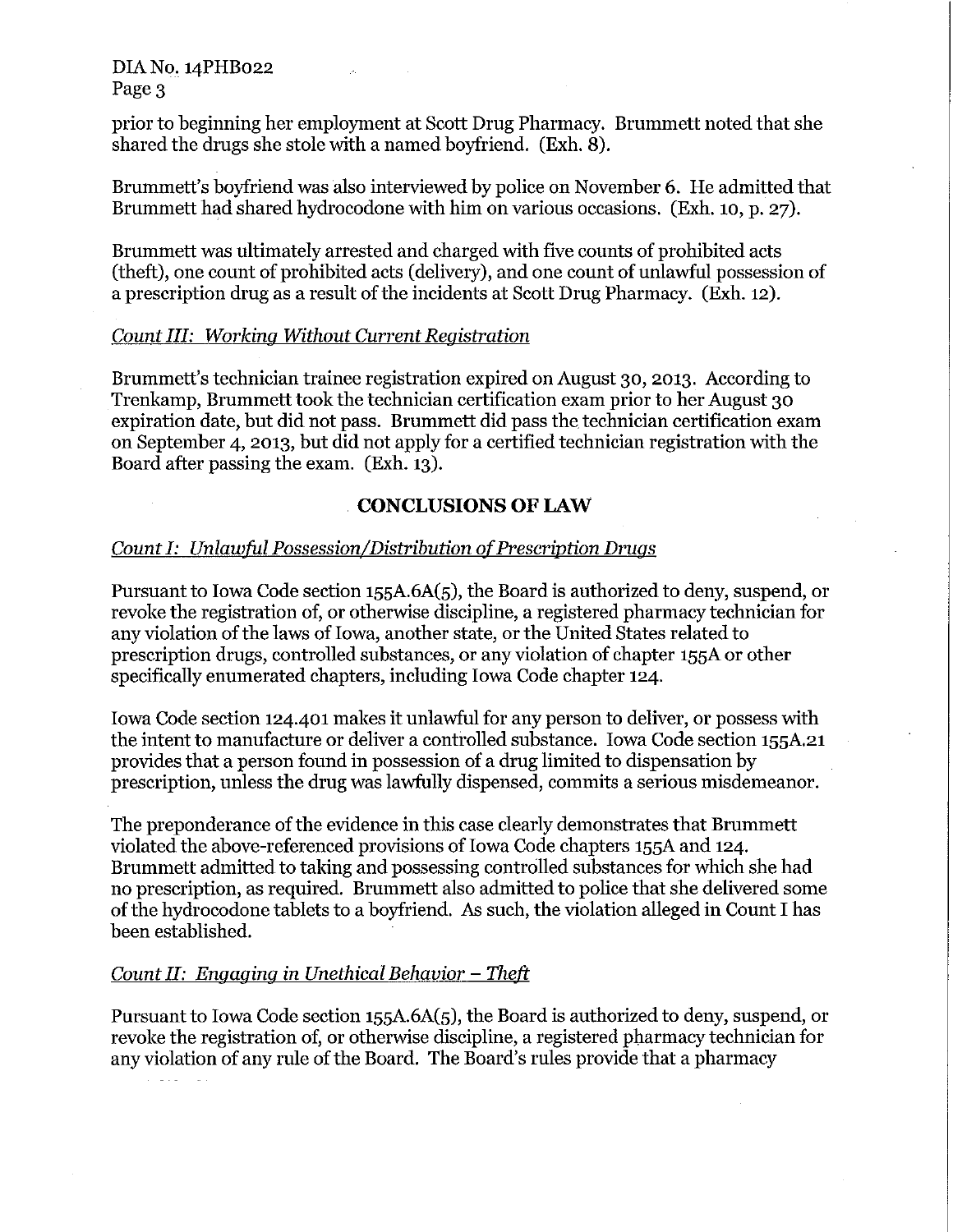# DIA No. 14PHB022 Page 4

technician shall not exhibit unethical behavior in connection with the technician's pharmacy employment. Unethical behavior includes theft.1

The preponderance of the evidence in this case clearly demonstrates that Brummett violated the Board's prohibition against a pharmacy technician engaging in unethical behavior; in this case, theft. Brummett admitted to stealing hydrocodone tablets from the pharmacy at which they were employed. The violation alleged in Count II has been established.

# *Count III: Working Without Current Pharmacy Technician Registration*

The Board's regulations require that any person employed in Iowa as a pharmacy technician must obtain and maintain during employment a current registration as a certified pharmacy technician, pharmacy technician trainee, or uncertified pharmacy technician.<sup>2</sup> The undisputed evidence establishes that Brummett's pharmacy technician trainee registration expired on August 30, 2013. Brummett took but did not pass the technician certification exam prior to August 30. She retook the technician certification exam on September 4, but failed to apply to the Board for a certified technician registration after that date. Brummett continued working at Scott Drug Pharmacy after her registration expired. The violation alleged in Count III has been established.

# *Sanction*

The Board may consider a number of factors in determining the nature and severity of the disciplinary sanction to be imposed when a violation is established, including the relative seriousness of the violation as it relates to assuring a high standard of professional care; the facts of the violation; any extenuating circumstances; whether remedial action has been taken; and any other factors that reflect upon the competency, ethical standards, and professional conduct of the registrant.3

The violations committed by Brummett demonstrate that she is unfit to hold a registration as a pharmacy technician and presents a danger to the public health, safety, and welfare. Brummett did not appear at hearing to respond to these charges. The violations justify revocation of Brummett's registration.

## **DECISION AND ORDER**

IT IS THEREFORE ORDERED that the pharmacy technician registration issued to Aimee Brummett is hereby REVOKED. If Respondent seeks reinstatement of her registration the burden will be placed on her to show that the basis for the revocation no longer exists and that it is in the public interest for her registration to be reinstated.

<sup>1 657</sup> Iowa Administrative Code (IAC) 3.28(4).

<sup>657</sup> IAC 3.3. 2

 $3657$  IAC  $36.1(3)$ .